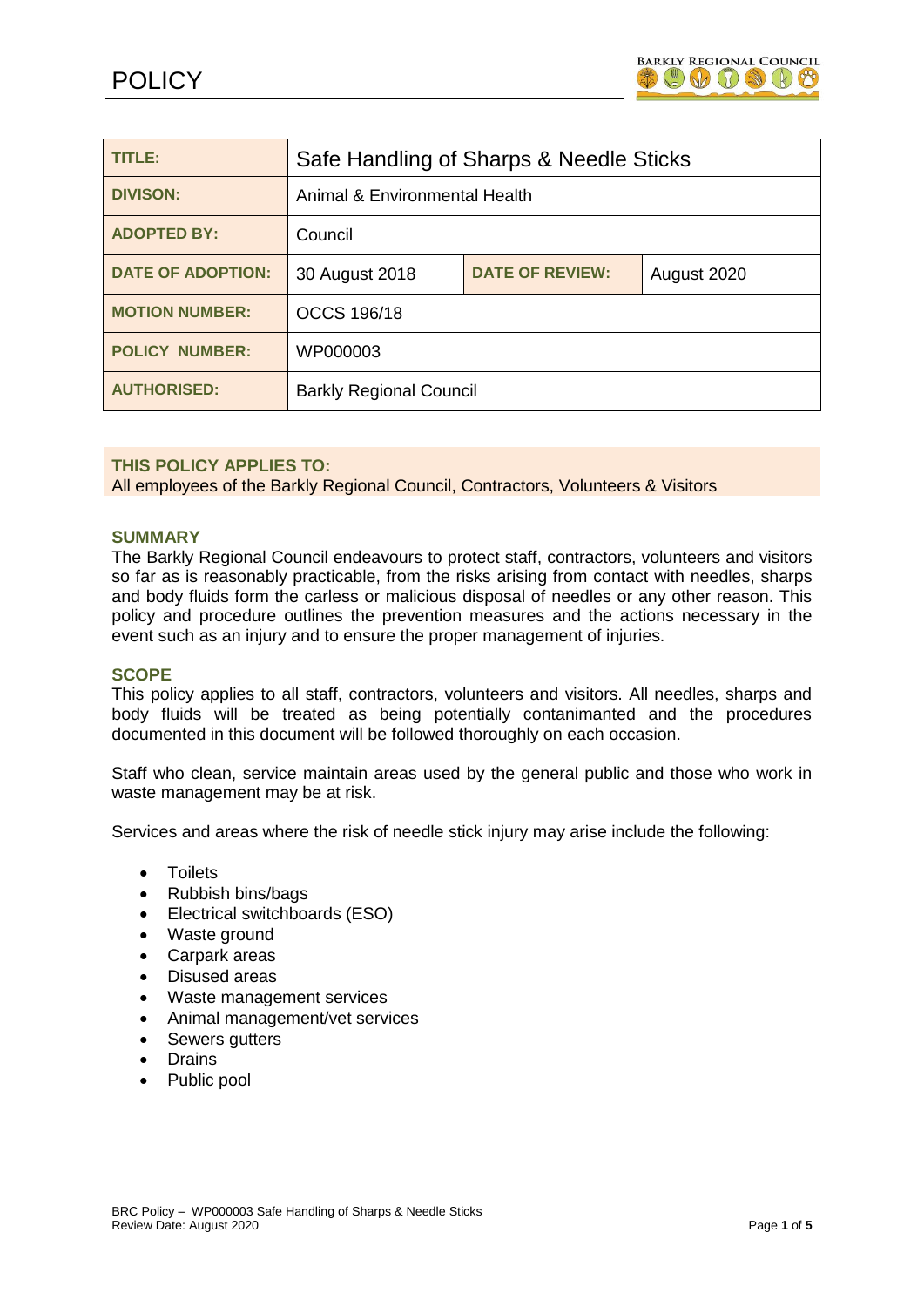# **DEFINITIONS**

**Needle stick injury**: A penetrating stab wound from a needle or syringe that may result in exposure to blood or other bodily fluids.

**Sharps:** Includes scissors, razors, lancets, scalpels or other items stained by blood or other bodily fluids.

**Bodily Fluid Exposure:** Splashes of blood or other bodily fluids into the eyes, nose or mouth. Exposure of non-intact skin(e.g. Open wounds, cuts, abrasions) to blood or other body fluids.

**Blood-borne viruses:** are able to be spread in the blood. Several types of hepatitis are caused by blood-borne viruses, Hepatitis B, Hepatitis C and also HIV. This means that you can become exposed to these (and the infections they cause) if you come into direct contact with blood that is infected with one of these viruses.

#### **RESPONSIBILTIES**

#### **MANAGERS/SUPERVISORS**

- Ensure that the safe handling of sharps and needle sticks policy and procedure is communicated to all staff.
- Consult with staff in identifying possible hazards in their work area.
- In remote areas extreme care should be taken to eliminate hazards that have the risk of transmission of infection and require immediate medical needs.
- Determine whether any operations within their area of responsibility presents a risk of infection arising form exposure to needles, sharps, body fluids to any of their staff, contractors or volunteers.
- Ensure risk assessments are carried out in their areas
- Ensure that all staff contractors and volunteers are aware of the risks and have received instruction in dealing with needles and the procedure for dealing with needle stick injuries.
- Ensure that staff, contractors and volunteers identified as "at risk" are provided with sufficient information, instruction, equipment and training to carry out their work safely.
- Ensure arrangements are in place for the supply and safe disposal of sharps containers
- Follow emergency procedures (refer below) in the event of assisting and injured person
- Ensure that counselling is arranged immediately for anyone who may have received a needle stick injury
- Assess risk of transmission of infection to the exposed person and initiate treatment according to risk. Starting treatment early can significantly prevent infections. So immediately seek medical help
- Report all incidents

# **ALL STAFF, CONTRACTORS & VOLUNTEERS**

- Ensure you are aware and understand the safe handling of sharps and needle sticks policy and procedure.
- Be responsible for immediate reporting of discovery of any needles, sharps or bodily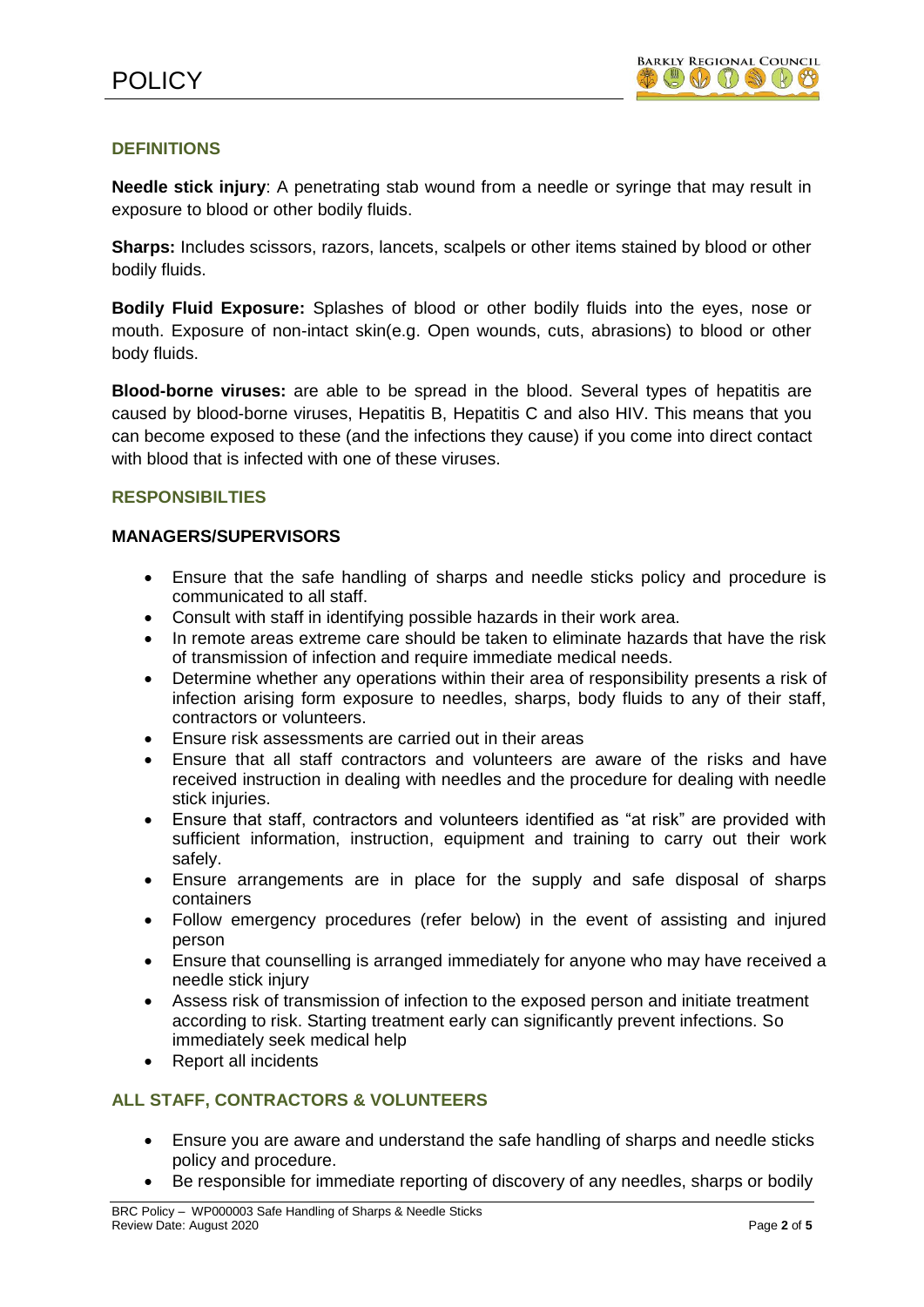



fluids to your supervisor.

- Do not try to attempt to remove the needle or sharp unless trained and equipped to do so
- Ensure appropriate PPE is worn as required
- When possible use a tool or lifting device to clear rubbish or reach into covered areas where you cannot see, including bins.
- If exposed to a needle stick injury, attend the emergency department for urgent medical treatment
- Whilst at work, cover cuts and abrasions with a suitable dressing
- Before taking food, drink or smoking always wash your hands thoroughly
- Report all incidents immediately

# **PROCEDURES**

#### **Reporting Procedure for all staff**

Upon discovery or being informed of a needle, sharp or bodily fluid, a staff member should follow this procedure:

- 1. Do not attempt to touch the object without using appropriate PPE
- 2. Manage if possible. If not, Isolate and guard the area appropriately (do not conceal) to prevent harm to others until a trained person arrives to deal with the situation.
- 3. Report the situation to your supervisor giving an accurate description of the object and its location.
- 4. Where possible, arrange for the object to be guarded (but not concealed) until a trained person arrives to deal with the situation.

#### **Guidelines for Dealing with Needles/Sharps**

- 1. Assess the situation and decide what PPE and other equipment will be required
- 2. Obtain PPE and equipment
- 3. Ensure that cuts and open wounds are adequately covered before starting removal operations
- 4. Use PPE and ensure sharps container is available
- 5. Identify location of the sharp or needle
- 6. Place the sharps container as close as possible to the sharp and open it
- 7. Do not hold the sharps container or ask another person to hold it while you are disposing of the object
- 8. Using tongs /litter picker, pick up the object and place it in the sharps container
- 9. Keep the sharp end of the needle/sharp facing away from you at all times
- 10. Do Not attempt to re cap the needles. The cap is to be disposed of separately
- 11. Do Not break, bend or otherwise try to render the syringe
- 12. Close the sealed container and hold it by the handle when carrying
- 13. Store the sharps container in a safe place awaiting collection
- 14. Disinfect the area and work equipment (with bleach solution) as required
- 15. Remove gloves and dispose as clinical waste
- 16. Wash hands thoroughly with soap and water

\*PPE may include disposable gloves (latex, nitrile or vinyl), thick soled footwear and safety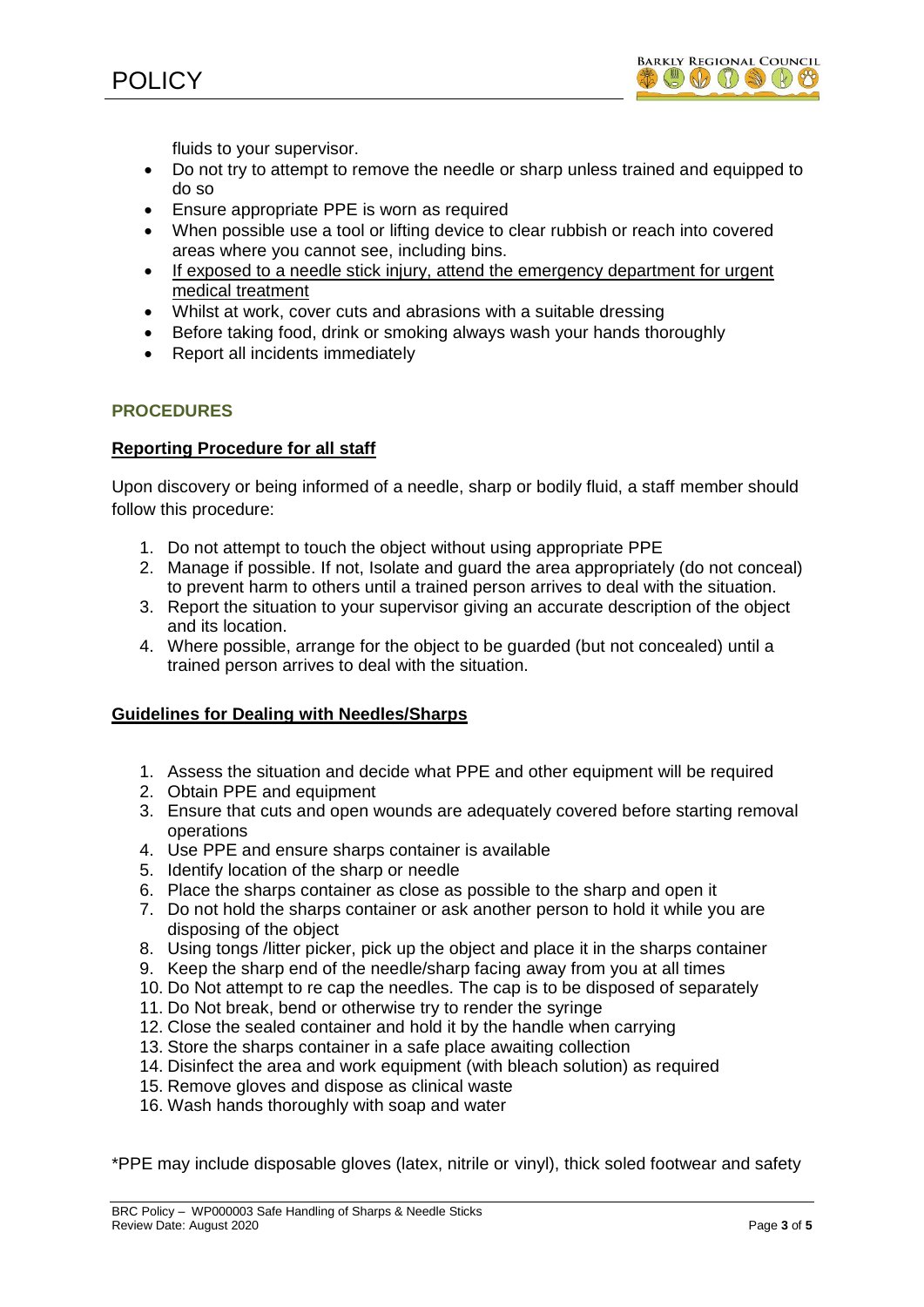goggles.

\* Other equipment may include tongs, litter picker, sharps container, and bleach solution (1 part bleach 10 parts water).

# **Guidelines for Dealing with Spillages of Body Fluids/Blood**

- Restrict access to the area until the clean up and disinfection is complete
- Wear disposable gloves to protect your hands. Torn gloves should be replaced immediately
- Use additional PPE and equipment as needed
- Use disposable towels or mats to soak up the spill
- A Bio hazard kit may also be used
- Clean the affected area thoroughly with an appropriate disinfection solution
- After cleaning, promptly disinfect mops and any other cleaning equipment, otherwise you may contaminate other areas
- Put all contaminated towels and waste in the clinical waste

# **Emergency Procedures for all Staff**

# *Emergency First Aid in the event of exposure to needle stick/sharp injury & exposure to blood/bodily fluid.*

- 1. If you are assisting an injured person, use appropriate PPE
- 2. For punctured or non intact skin, encourage the wound to bleed by squeezing skin together
- 3. Do Not suck, scrub or suction the wound
- 4. Wash the area well with soap and water
- 5. Cover the wound with a dry, sterile dressing
- 6. Splashes to the nose or mouth should be flushed with water
- 7. Splashes to the eyes should be irrigated with sterile eye wash, if contact lenses are worn, irrigate the eyes before and after the removal of the lenses
- 8. Contaminated tissues, dressings, gloves etc, should be treated as clinical waste
- 9. The injured person's supervisor/manager should be notified without delay

# **Action by Supervisor**

- 1. Transport the injured person immediately to the nearest Emergency Department
- 2. Inform the Chief Executive Officer
- 3. Complete an Incident Report

# **Post Incident Support**

- All occurrences will be treated sensitively and the confidentiality of the individual concerned will be assured
- Affected individuals will be given access to the appropriate information and counselling
- The employee assistance program (EAP) is available to all staff

# **Training**